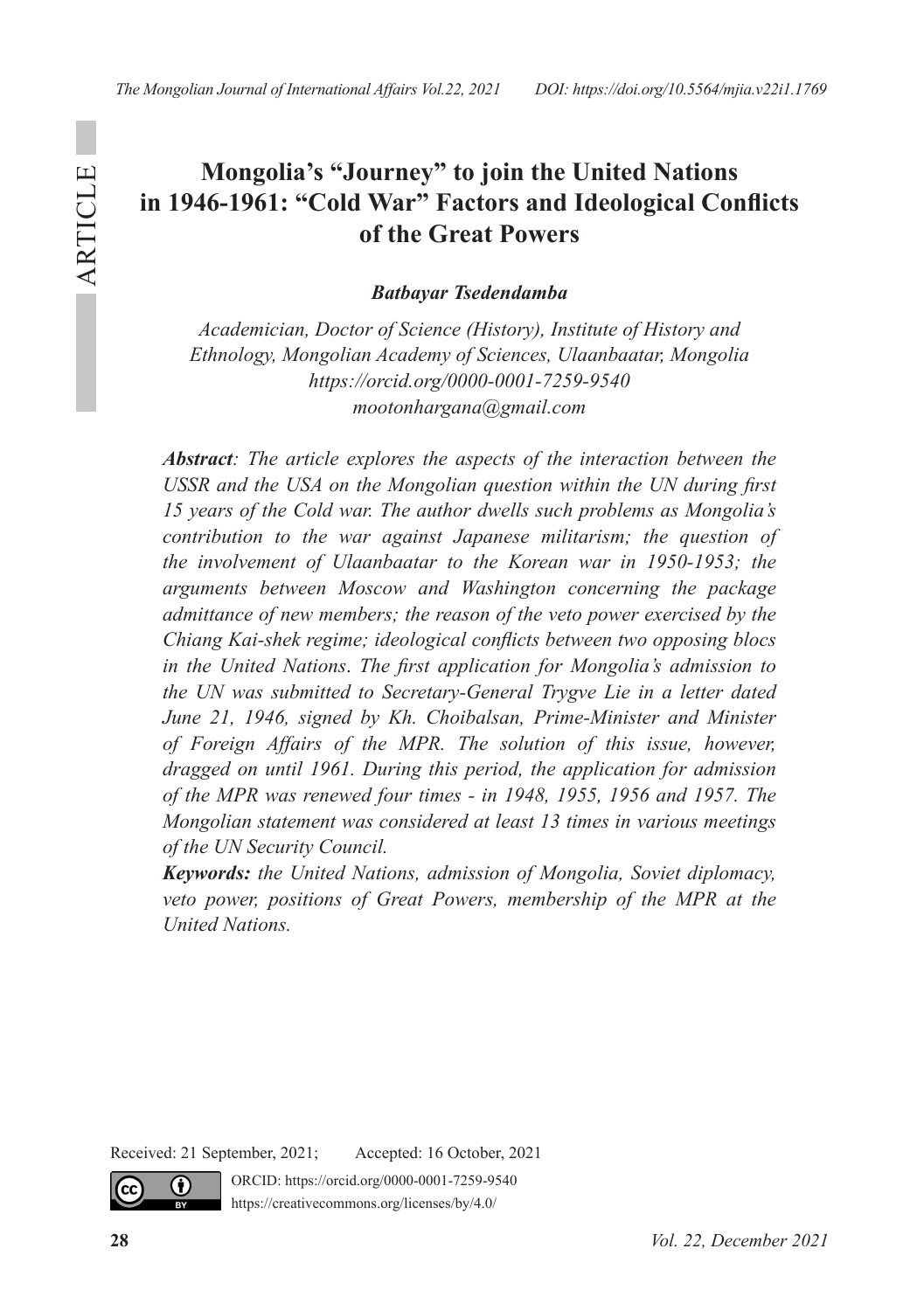# **One. Mongolia's Struggle for Admission to the UN: Early Years of Cold War**

The USSR declared war on Japan on August 9, 1945. A day later, the MPR government also declared war on militaristic Japan on August 10, 1945. In the text of the Small Khural and the Government of the MPR on the declaration of war, it was noted that "... Taking upon itself the commitment made, fixed in the protocol on mutual assistance between the USSR and the MPR of March 12, 1936, solemnly declares the holy war of Japan on the side of the United Nations to make its feasible contribution to the cause of the United Nations by proudly tying itself in a single desire of democratic countries and peaceloving peoples to destroy a common enemy as soon as possible".<sup>1</sup>

The Mongolian authorities, given the Yalta conference's decision to maintain its independent status, as well as the agreement reached between the USSR and Kuomintang China in August 1945, have agreed to a plebiscite, considering it as a means of confirming their independence before China and other world powers. The Mongolian people expressed their desire to be independent almost 100 percent in the plebiscite held on October 20, 1945 on the basis of the decision of the Small Khural of the MPR. After notifying the USSR and China of the results of the plebiscite, the Chiang Kai-shek government on January 5, 1946 announced the official recognition of the MPR, and on February 13 of the same year exchanged notes on the establishment of diplomatic relations and the mutual establishment of diplomatic missions in both capitals between the MPR and Kuomintang China.

The Mongolian government delegation headed by Ch. Surenjav, Deputy Prime-Minister of Mongolia, arrived in Chongqing, the capital of Chiang Kai-shek's government in February 1946. President Chiang Kaishek, receiving the head of the delegation Ch. Surenjav and other members of the delegation of the Mongolian People's Republic on February 10 at his residence, announced that "China and Mongolia in former times belonged to the same family of peoples and were subordinate to the same authority  $\langle$  meaning the Qing Empire - Ts.B.\. We fought together in the liberation war against imperialist Japan. Now the MPR is separated from the common family and declares itself as a sovereign and independent state."<sup>2</sup>

Four months after this event, Kh. Choibalsan, Prime Minister and Minister of Foreign Affairs of the MPR, declaring Mongolia's intention to become a member of the UN on June 21, 1946, took the first step towards participation in the organization of a global scale. According to Article 4 of the UN Charter, "admission to membership in the Organization is open to all other peace-loving states that will assume the obligations contained in this Charter

<sup>&</sup>lt;sup>1</sup> "Unen" newspaper, August 10, 1945.

<sup>&</sup>lt;sup>2</sup> S. Rentsensonom. A memoir on the establishment of diplomatic relations between the MPR and the Republic of China. "*Eyes of the World: Memoirs of Mongolian Diplomats",* Ulaanbaatar, 1991, pp. 92-94. (in Mongolian)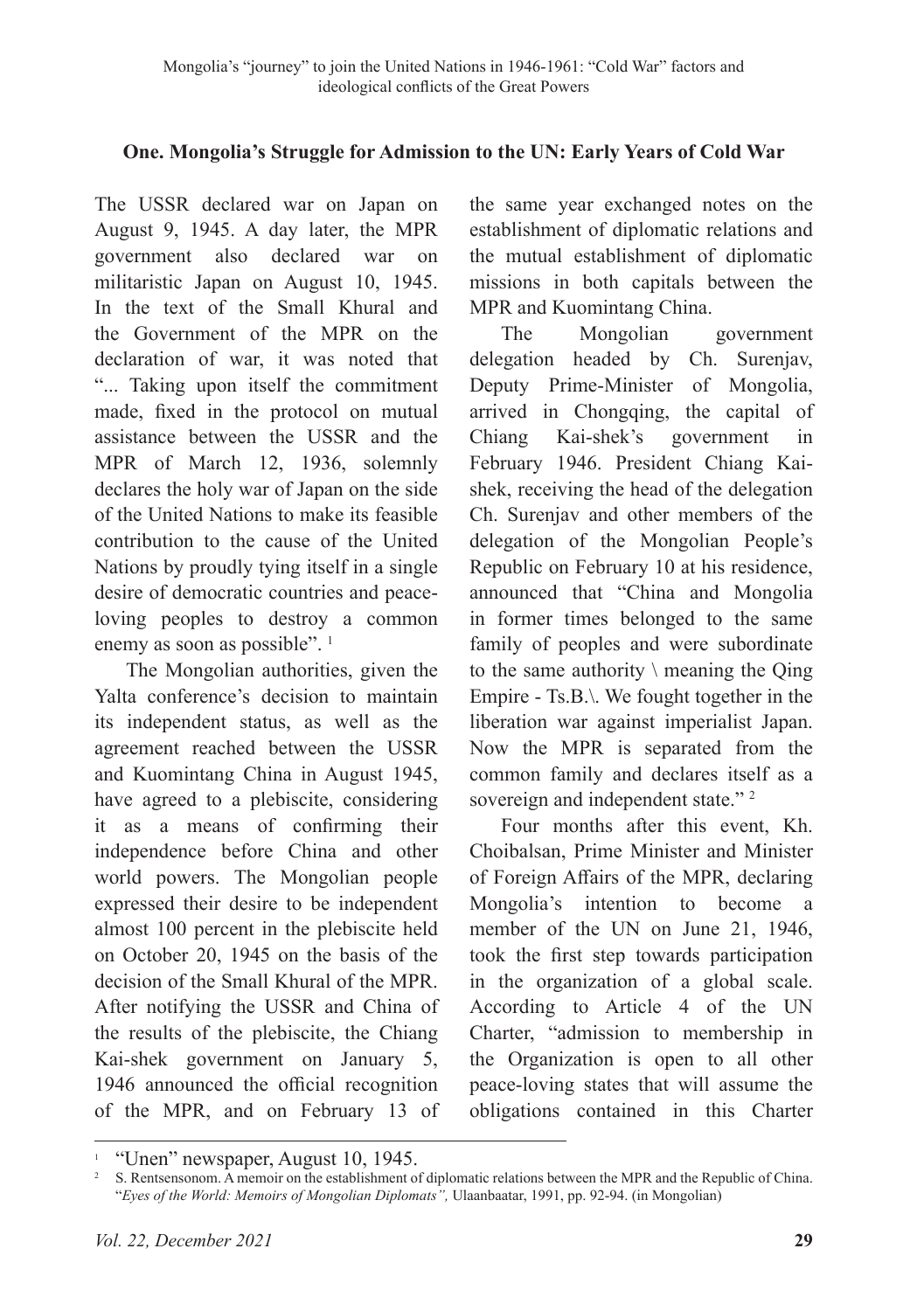and which, in the judgment of the Organization, can and wish to fulfill these obligations." The statement of the Mongolian Government, stating the fact of the existence of the Mongolian People's Republic as an independent state for 25 years, justifiably pointed to the feasible and worthy contribution of Mongolia to the common struggle of the United Nations against fascism during the Second World War. It also expressed its desire and readiness to respect the UN Charter and to fulfil all obligations arising from it.  $3$ 

The Committee for the Admission of New Members, established at the initiative of the UN Security Council in July 1946, considered the applications of the applicant countries, including Mongolia. The UN Secretary-General, referring to the fact that countries such as the United States, Australia, Egypt, the Netherlands and the United Kingdom have expressed a desire to receive additional information about Mongolia, asked the Minister of Foreign Affairs of the MPR to provide information on the following issues. Questions included:

- 1. What is the present extent of Mongolia's foreign relations, including political, economic, social and cultural?
- 2. What is the attitude of the Mongolian Government regarding the development of her foreign relations and in particular the exchange of diplomatic or consular representatives?

Soviet Union and China have hitherto proposed to enter into diplomatic or consular exchanges with the Mongolian People's Republic, and what replies have been given?

4. The Committee wishes to receive specific data on the following items: a/ documents relating to the Constitution of the MPR, the form of government and external relations, b/ figures on the country's budget and the appropriation in respect to international affairs. <sup>4</sup>

The government delegation of the MPR, which included Yu. Tsedenbal, First Deputy Prime Minister, N. Lhamsuren, Deputy Minister of Foreign Affairs, B. Jargalsaikhan, Head of the Department of the Ministry of Foreign Affairs, arrived in August 1946 in New York, at the UN headquarters, to provide the Committee for the Admission of New Members of the UN with additional information and to participate as an observer in the process of discussing the application of the MPR at a meeting of the Security Council. 5

The United States, the United Kingdom, two of the five permanent members, refused to support Mongolia's candidacy in the Security Council vote in August 1946. The USSR, Kuomintang China, France, and three of the five permanent members voted for its admission. Of the non-permanent members, Brazil, Mexico, Poland voted

<sup>3.</sup> What countries other than the

Archives of the MFA, fund 61. opis.01. case 22. pp. 1-2.<br>Gerard M. Friters. *Outer Mongolia and Its International position*. Baltimore, John Hopkins press, 1949. p. 289.

M. Dugersuren, Ts. Gombosuren. Historical Overview of the external relations of Mongolia in the XXth century. Ulaanbaatar, 2004. pp. 81-82. (in Mongolian)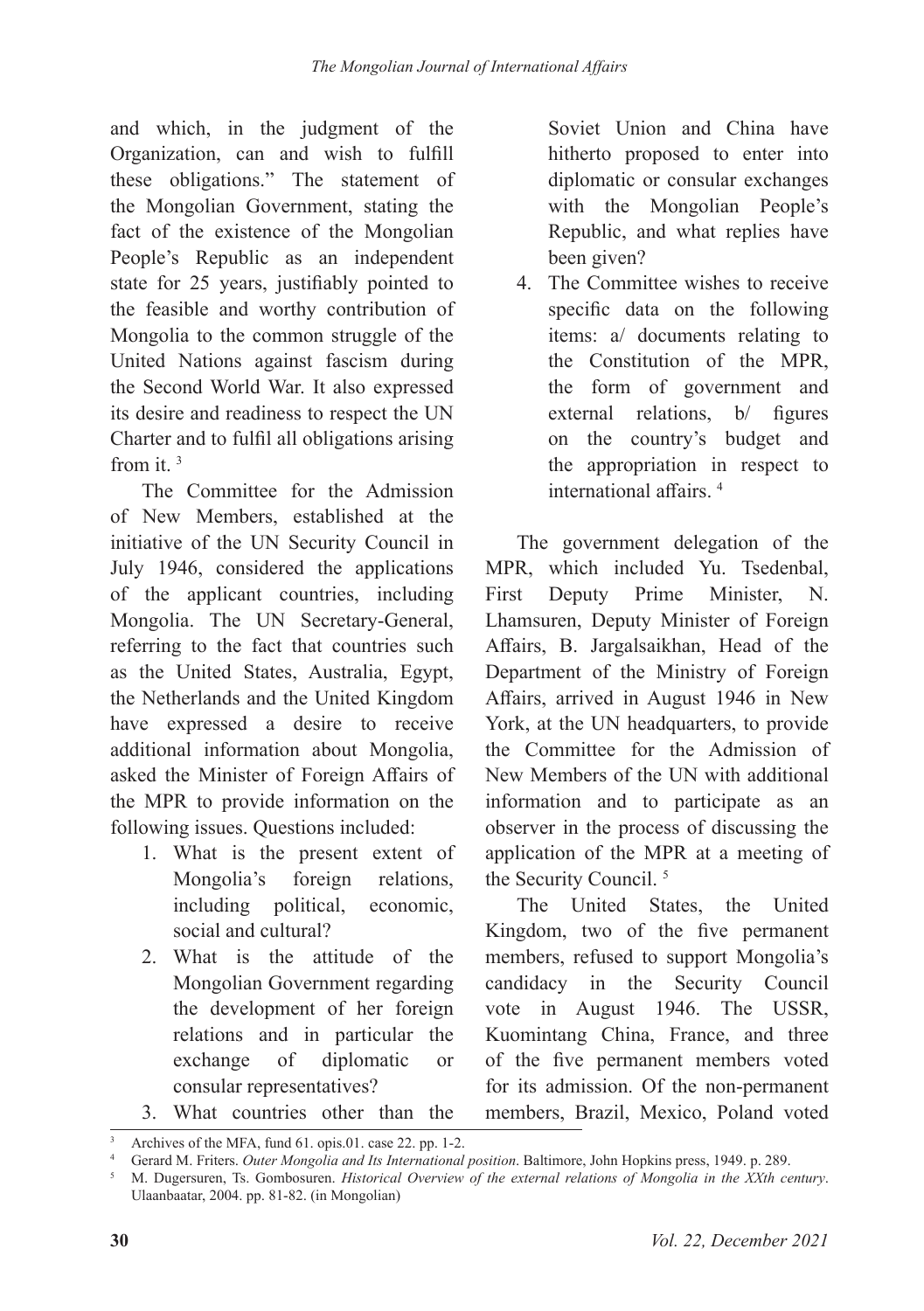in favour, Egypt, Australia abstained and the Netherlands abstained. The representative of Egypt explained his abstention by "insufficient information on the MPR".

A.A. Gromyko, the representative of the USSR, stated that "the Government of the USSR fully supports the request of the Mongolian People's Republic for its admission to the United Nations. The Mongolian People's Republic is a young, independent, democratic state. It is only 25 years old, but it has already managed to make a very great contribution to the struggle of the United Nations against the fascist aggression of the Axis powers. The Mongolian people provided active assistance to the Soviet people, the Red Army in the fight against fascism and aggression. ... The MPR, having declared war on Japan, thus took a direct part in the war on the side of the United Nations not only in the defeat of the centers of fascist aggression in the West, but also in the Far East. The number of the Mongol army, which participated together with the Red Army in the battles against Japan, reached 80 thousand people. In the war with Japan in 1945, the MPR suffered relatively large losses, human losses, killed, wounded, and missing amounting to 2,039 people, material damage only in hostilities amounting to at least \$ 50 million. " The representative of the USSR thus stated for the first time Mongolia's contribution to the cause of the United Nations and gave real figures expressing the human and material losses suffered by Mongolia as a result of Japan's aggression. 6

Speaking at the same meeting of the Security Council on 29 August, the representative of the United Kingdom, Sir A. Cadogan, called for a delay in the admission of the MPR. He explained this by the fact that Mongolia "lacks" experience in international relations. "The government of Outer Mongolia," he said, "has been in diplomatic relations with only two other countries. It may not be to blame for this, but it certainly shows that they have not yet gained experience in international affairs sufficiently to equip them to play a proper part in the international work of the United Nations."

U.S. Representative Herschel V. Johnson gave a lengthy speech on the wisdom of applying the principle of "universalism" to all countries that had applied to the United Nations at the time. The US initiative was supported by UN Secretary-General Trygve Lie. The representatives of Great Britain, France, Brazil, Mexico and Egypt spoke in favour of the application of the principle of "universalism". The draft resolution was opposed by the representative of the USSR, A. Gromyko. He said: "I cannot accept the proposal to accept in bulk all countries that have applied for membership in the UN. Countries, in my opinion, cannot be regarded as things, as objects that can be treated in this way. We cannot simply apply a common universal standard to an entire group of countries and admit them to the UN through such a procedure. I believe that we should examine each statement individually in the light of the conditions and facts

<sup>6</sup> The United Nations and Mongolia. Edited by B. Altangerel, J. Amarsanaa and others. Ulaanbaatar: National Center for legal studies. 2008, pp. 12-13. (in Mongolian)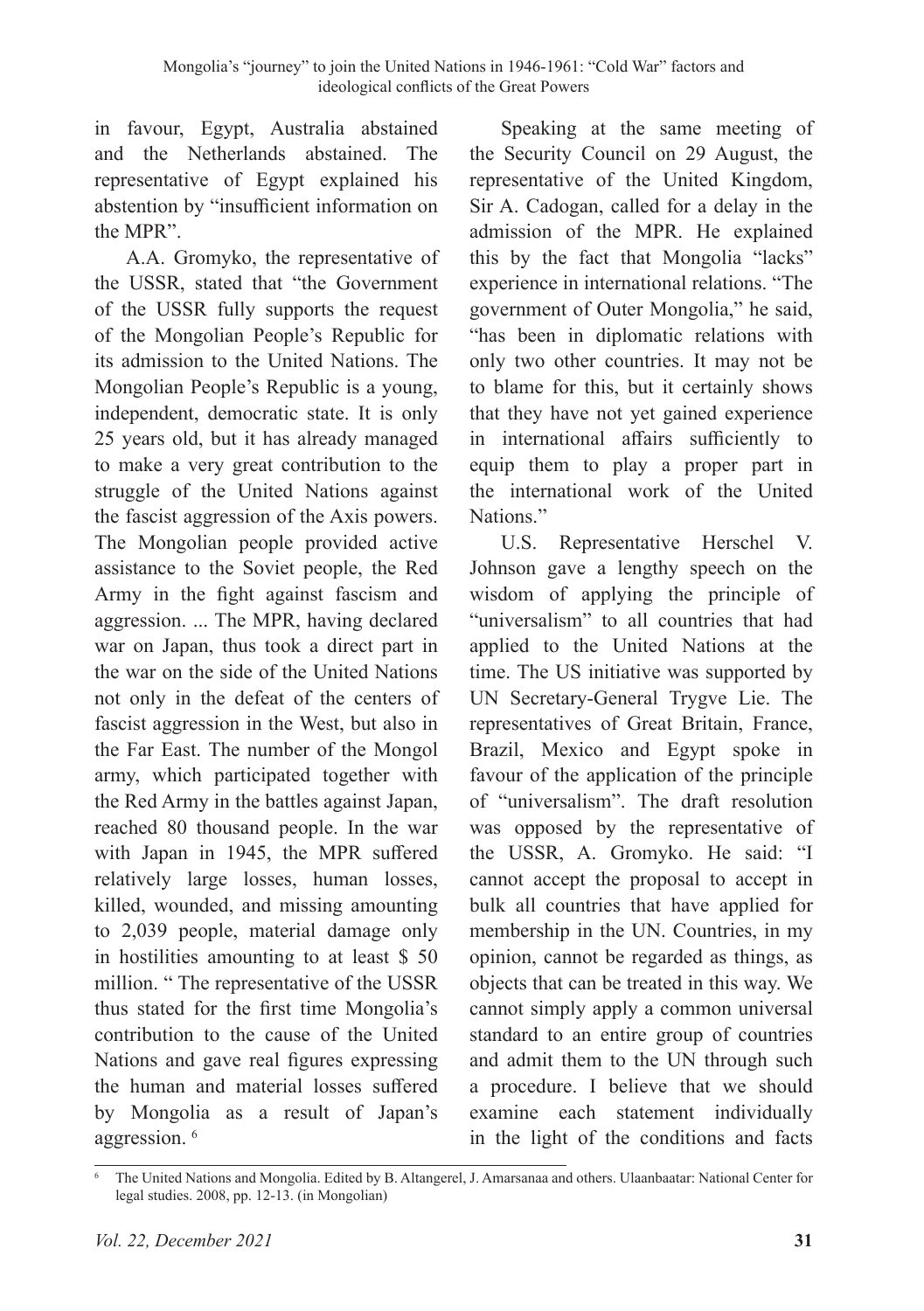relevant to the case." Thus, Johnson withdrew his proposal, but he and the UK delegate tightened their position on the MPR. The MPR's application was rejected because the two permanent members of the Security Council, the United States and the United Kingdom, voted against. And Kuomintang China remained behind them.

The impact of the military conflict on the Korean Peninsula that broke out in 1950 did not bypass Mongolia. The MPR firmly stood on the side of the DPRK during the Korean war in 1950-1953 and, together with other socialist countries, sent food, clothing, shoes, medicines and other necessary goods to the Korean people. Mongolia, for example, sent several thousand tons of grain and meat products and more than 100 thousand heads of livestock. The government of Chiang Kai-shek, who settled on the island of Taiwan, strongly condemned the assistance and support of the MPR to the North Korean people and in every possible way used this factor as evidence of the aggressiveness and "hostile action" of the MPR against the UN armed forces of concern.

# **Two. Soviet Diplomacy and UN Acceptance of Mongolia's Membership (1955-1961)**

In the first half of the 1950s, Soviet foreign policy was marked by a gradual improvement in relations with the United States, the experience of seeking détente in relations with the West, and a reassessment of notions about the role of the Third World in the world and the neutrality of the Third World countries. The foreign policy strategy of the USSR, which began with the coming to power of N.S. Khrushchev, began to recognize the possibility of peaceful coexistence of the two blocs, as well as the "zone of peace" in the face of the Third World countries, to which Soviet diplomacy began to show great attention. The Geneva meeting of the four world powers in 1955 and the subsequent process of détente contributed to the creation of a favorable atmosphere in which most countries of the world began to call for the strengthening of the authority of the United Nations and for the expansion of the UN membership

with condemnation of the discriminatory approaches of the great powers to the new members of the UN. The change of leadership in the UN also played a role. Trygve Lie was replaced by the energetic Dag Hammarskjöld, who was able to establish relations with representatives of the United States and the USSR, which made it possible to solve the accumulated problems, in particular the issue of admitting new members to the UN.

John Foster Dulles, U.S. Secretary of State, and V.M. Molotov, Minister of Foreign Affairs of the USSR, exchanged views on the new UN members during the Geneva Meeting of Foreign Ministers in the fall of 1955. Dulles was opposed to the MPR candidacy. In support of his arguments, Dulles referred to the fact that Mongolia had not been invited to Bandung, where the Asia-Africa Conference was held in April of the same year, which marked the beginning of the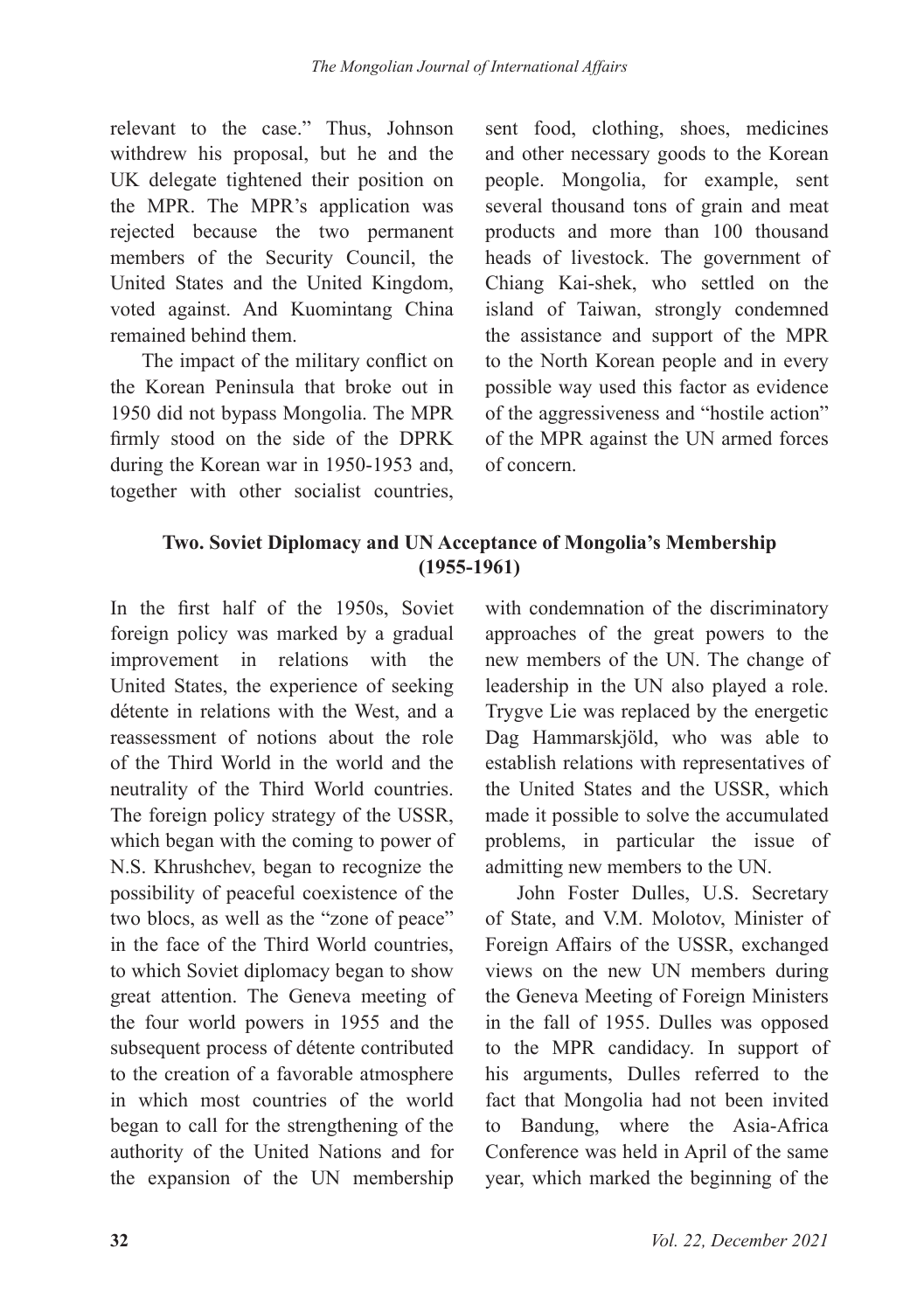Non-Aligned Movement in the future. According to Dulles, "if Afro-Asian countries do not consider Outer Mongolia worthy of membership, we should hardly expect that we have a different opinion." According to the Russian historian Gaiduk, V. Molotov, however, stood his ground. Based on the instructions of the Presidium of the Central Committee, according to which Moscow agreed to the admission to the UN of 18 countries, including Japan, with which negotiations were being held at that time on the normalization of relations, Moscow recalled the objections that the USSR had regarding the admission of Japan and, especially, Spain to the UN. At the same time, he expressed his conviction that Moscow and Washington would be able to agree, hinting that the Soviet side would be ready to agree to Spain in exchange for Mongolia, and stressed that the USSR attaches "great importance to reaching an agreement with the United States on the issue of membership."<sup>7</sup>

In the mid-1950s, the principle of "Universalism" was gaining increasing acceptance, which was also supported personally by Trygve Lie, the UN Secretary-General. The "Committee of Good Offices" was established in October 1953, which included Egypt, the Netherlands and Peru, which worked to recommend the application of the principle of "Universalism" in the admission of new members. The draft resolution, sponsored by 28 countries

known as the "Canadian Resolution" on the admission of 18 new members to the UN in bulk, came to the General Assembly on November 16, 1955. The draft resolution gained great fame and was widely discussed "as the second major event within the UN since its creation in 1945." 8

In 1955, the General Assembly called for the admission of the MPR to the UN among 18 countries that were put forward in a whole package in the spirit of the principle of universality. Delegations of many UN member states vigorously supported the admission of 18 countries, including Mongolia. For example, Prime Minister of India Javaharlal Nehru said at the XY session of the General Assembly: "If we are absolutely right to accept so many countries into the UN, then why should Mongolia stand aside? What has it done wrong, what violations of the Charter have it committed? The people of Mongolia are a calm and peace-loving people who are stubbornly striving for progress, and it seems to me absolutely wrong from the point of view of principle not to admit them to this great Organization."<sup>9</sup>

The special interest of Moscow and Washington in the admission of certain countries to the UN gave rise to all sorts of "different" projects. During the discussion of the "Canadian Resolution" at the Security Council in December 1955, a representative of the Chiang Kaishek government vetoed the reception of

<sup>7</sup> И.В. Гайдук. *В лабиринтах "холодной войны": СССР и США в ООН, 1945-1965 гг.* М.: ИВИ РАН, 2012.с. 218- 219.

<sup>8</sup> Leo Gross. Progress towards Universality of Membership in the United Nations. *The American Journal of International Law*, Vol. 50, No 4 (Oct., 1956), pp. 791-827

<sup>9</sup> Cited by: Л. Хашбат. *Международный статус Монголии: Историко-правовые аспекты*. Улан-Батор, 2001. С. 85.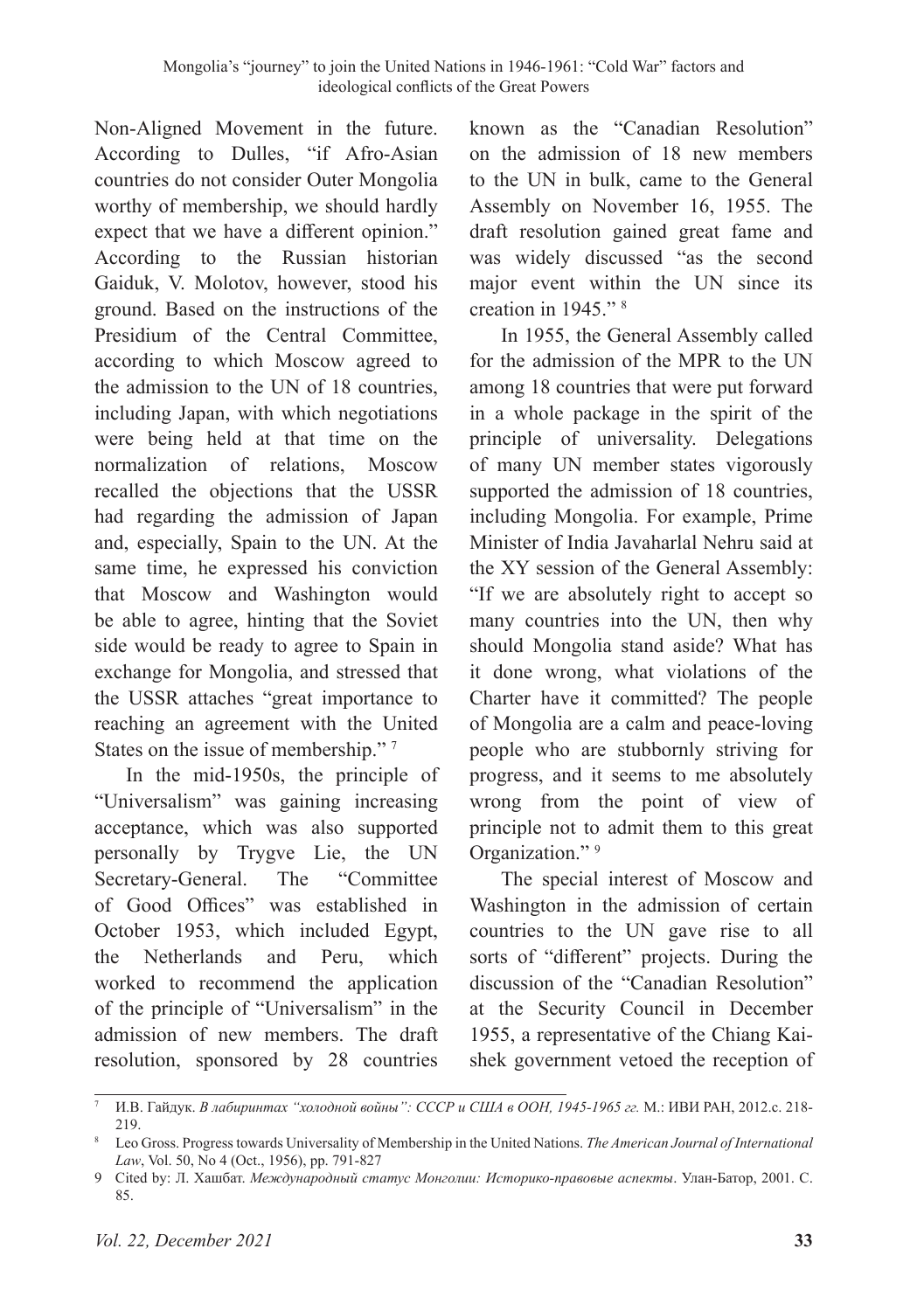the MPR. In response, the representative of the USSR refused to support the candidacy of Japan and Spain, thus, the "Canadian resolution" did not pass through the Security Council. However, a compromise was found, 16 countries from that package became members of the UN in the same 1955 when the representative of the USSR offered to support 16 countries from the list except Japan and Mongolia at a special meeting of the Security Council on December 15, 1955.

In December 1955, Mongolia enlisted the support of India, with which it had long-standing traditional friendship and cultural contacts. India took this step towards establishing diplomatic relations with the MPR shortly after the Security Council, due to the resistance of Representative of Chiang Kai-shek, again rejected the MPR's request for admission to the UN on December 13. This was a kind of India's response to the "veto" of Western countries to the reception of Mongolia. India has consistently advocated the early adoption of the MPR at the UN. The example of India was followed by another large state - Indonesia with a population of almost 90 million people, which established diplomatic ties with the MPR on December 22, 1956. This began with the visit of President Ahmed Sukarno to Ulaanbaatar in September of the same year at the invitation of J. Sambuu, Chairman of the Presidium of the State Great Hural of Mongolia, who, as Sukarno himself put it, "arrived to strengthen the bonds of friendship between the peoples of Indonesia and Mongolia."<sup>10</sup>

The issue of admission of the MPR was again on the agenda of the Security Council in December 1956. In the voting at the Security Council on December 12, 1956, the USSR, Yugoslavia, Iran and Peru voted in favour, the representatives of Chiang Kai-shek and Batista Cuba voted "against", five members - Australia, Belgium, Great Britain, the United States and France - abstained.

The personal factor of the Soviet representative to the UN was also important for the question of Mongolia's membership. A. Vyshinsky was replaced as permanent Soviet representative to the UN by A.A. Sobolev, a prominent Soviet diplomat whose career was closely connected with the world organization. He played a significant role as a member of the Soviet delegation to the conferences in Dumbarton Oaks and San Francisco. After the creation of the UN, Sobolev for a number of years served as Assistant Secretary-General for Political Affairs. Subsequently, he was recalled to Moscow and appointed head of the US Department in the Ministry of Foreign Affairs of the USSR, but soon returned to New York as Vyshinsky's deputy. In November 1954, Sobolev headed his country's mission to the UN.<sup>11</sup>

Permanent Representative of the USSR A.A. Sobolev made a detailed speech in defense of the request of the MPR for admission to the UN at a meeting of the Security Council on December 12, 1956. Sobolev explaining the draft recommendation of the USSR

<sup>&</sup>lt;sup>10</sup> "Unen" newspaper, September 30,1956.

<sup>11</sup> И.В. Гайдук. *В лабиринтах "холодной войны": СССР и США в ООН, 1945-1965* гг. М.: ИВИ РАН, 2012.с. 216.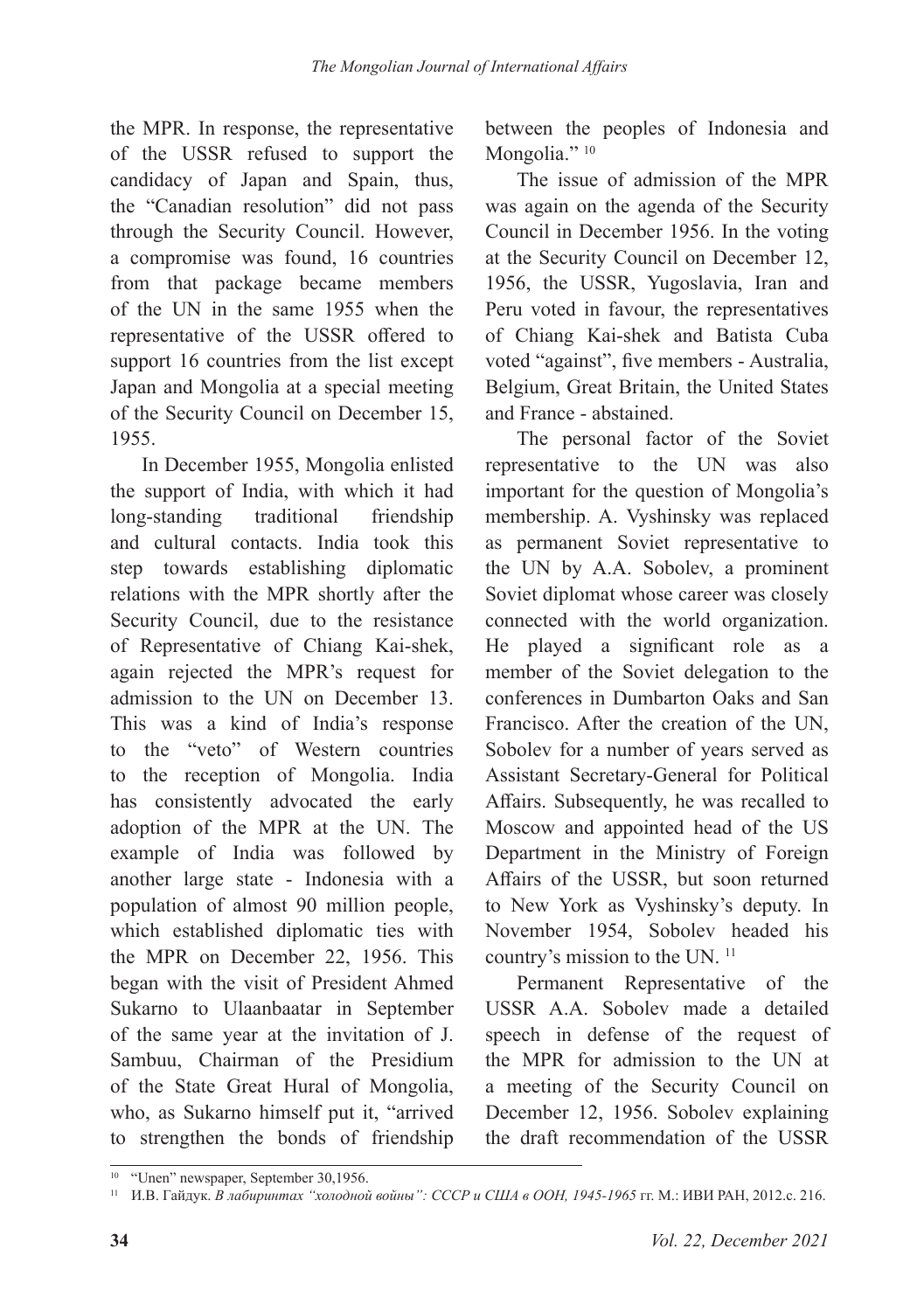in support of the request of Mongolia said that "It is clear to everyone that such a request from the MPR was submitted to the UN more than 10 years ago. However, the policy of some states that encourage some, while at the same time discriminating others, has become an obstacle to making a decision on the membership of the MPR and other similar states in the UN. The session of the General Assembly last year clearly demonstrated to us the desire of the majority of UN countries in support of the principle of non-discrimination against those countries that deserve to be admitted to the UN." Further, Sobolev, referring to the example of the admission of the three countries of Sudan, Morocco, Tunisia last year, said that "We accepted three new countries (Sudan, Morocco and Tunisia)) into the UN last year, then they were states that declared their independence and sovereignty just a couple of months ago. I wish to note with satisfaction that such States have been unanimously supported both in the Security Council and in the General Assembly, and no one has dared to ask them how many countries they maintain diplomatic relations with. The Soviet representative believes that the question of a new member should be resolved in such a correct spirit in accordance with the universal principle of the United Nations." The representative of the USSR, thus, wanted to remind everyone, including Western countries, that the MPR first filed an application in 1946, decades have passed since its declaration

of independence, that it maintains diplomatic relations with dozens of Asian and African states. Most importantly, the representative of the USSR stressed that the experience or inexperience of a state, as well as the number of countries with which a state maintains diplomatic ties, cannot have any fundamental importance in the question of the right of this state to be represented in the UN. 12

According to the Russian historian I. Gaiduk, the USSR, with the coming to power of N.S. Khrushchev, moved to decisive actions in the colonial question. Politically, the Kremlin "discovered" the countries of Asia, Africa and Latin America. Economic assistance, in particular through the UN, allowed the USSR to hope for sympathy from yesterday's colonies and, consequently, for an increase in its influence in the General Assembly. As a result, the optimism of the Soviet leadership towards the UN grew, which could not be shaken even by the widespread neutralist sentiments of the new UN members. De facto, in both cases, the pro-Western majority was narrowing, which began to worry Washington as early as 1956. 13 Under the influence of these circumstances, the struggle for allies in the "third world" unfolded, and the "cold war" spread through the planet.

In the joint Soviet-Mongolian statement following the visit of the Government delegation of the MPR at the highest level to Moscow, published on May 15, 1957, it was stated that, "The Government of the USSR and the

<sup>&</sup>lt;sup>12</sup> "Unen" newspaper, December 15, 1956.

<sup>13</sup> И.В. Гайдук. *В лабиринтах "холодной войны": СССР и США в ООН, 1945-1965* гг. М.: ИВИ РАН, 2012. с. 261- 263.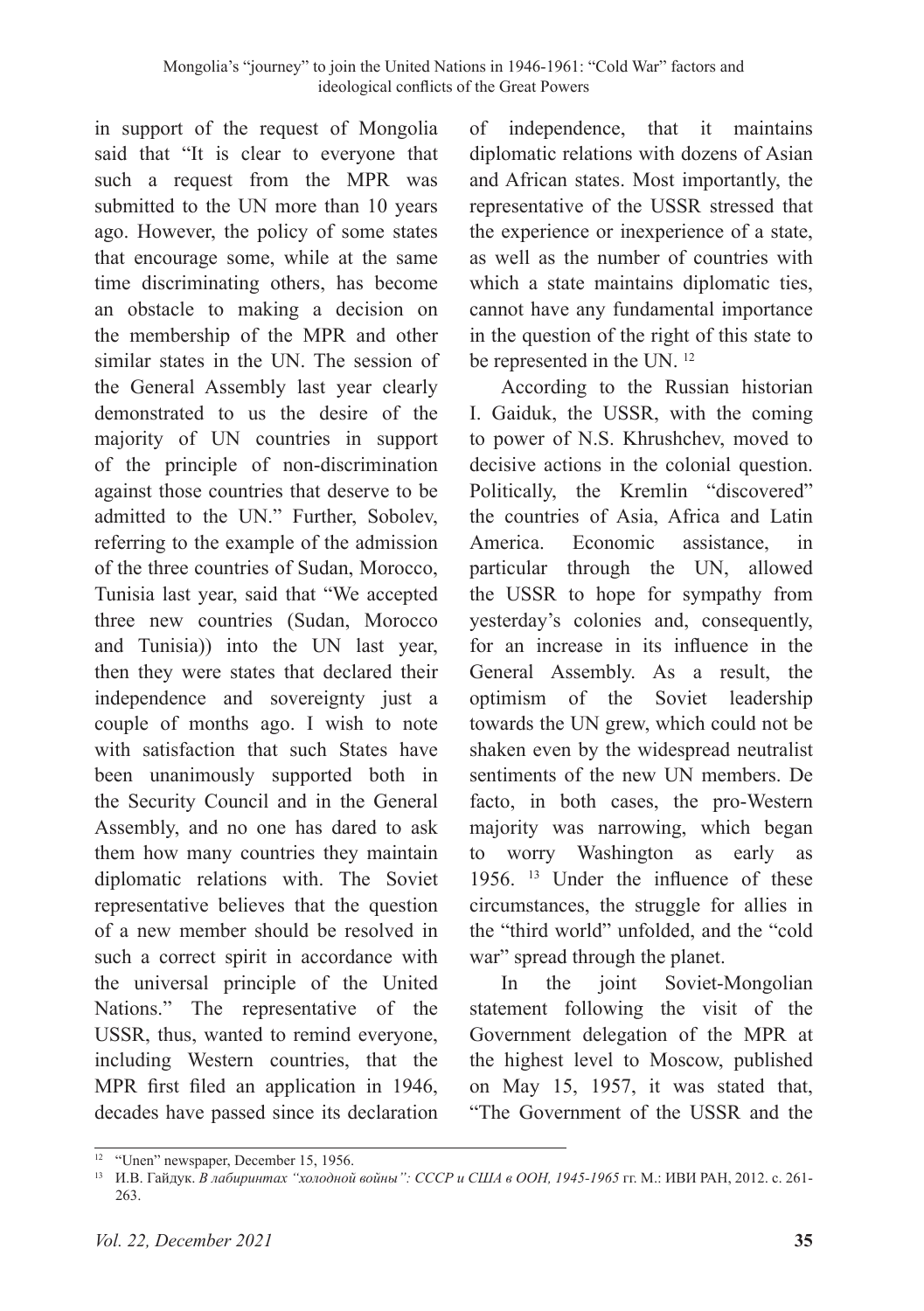government of the MPR are unanimous in that ignoring the legitimate right of the MPR to be a member of the UN is incompatible with the provisions of the UN Charter. The obstacles imposed by the United States and other Western powers in the issue of admission of the MPR to the UN testify to the desire of the ruling circles of these countries to use the UN in their narrow interests, which have nothing to do with the democratic and peace-loving principles of this organization. "Both governments expressed confidence that the Western powers would abandon such a policy of ignoring the MPR, an independent sovereign democratic state, and change their position on the admission of the MPR to the UN. <sup>14</sup>

Speaking at the 15th session of the UN General Assembly on September 23, 1960, N.S. Khrushchev, Chairman of the Council of Ministers of the USSR, said that "As for the Soviet Union, I will say frankly, we are pleased with the appearance of a large number of new states in the United Nations. We have always opposed and will continue to oppose any infringement of the rights of peoples who have won national independence. We share with these States a common desire to preserve and consolidate peace, to create conditions for peaceful coexistence and cooperation of countries on our planet, regardless of the state and social system, as required by the peace-loving principles proclaimed by the Bandung Conference

of Asian and African countries. The facts show that the liberation of nations and peoples under colonial domination leads to the improvement of international relations, the expansion of international cooperation, and the strengthening of world peace". <sup>15</sup>

At the same meeting, N. Khrushchev specifically raised the issue of the admission of new members, mentioning in this regard the question of the MPR. He, in particular, said that "The history of the issue of admission of the Mongolian People's Republic to membership in the United Nations also testifies to this. This issue, as you know, has been discussed many times over the years. However, the Mongolian People's Republic has not yet been admitted to the UN. We believe that the time has finally came to resolve this issue - to accept the Mongolian People's Republic into the United Nations so that it can participate on an equal footing with other sovereign states in the discussion and solution of the most important international problems." 16

The Council of Ministers of the Mongolian People's Republic by a resolution of September 25, 1961 approved the composition of the delegation of Mongolia to participate in the process of the General Assembly on the admission of the MPR to the UN membership. The head of the delegation was D. Tsevegmid, Deputy Minister of Foreign Affairs, members of the delegation - B. Jargalsaikhan, B. Dashtseren and O. Damdindorj, leading

<sup>14</sup> Советско-Монгольские отношения. Сборник документов. 1921-1966. М.: Издательство "Наука", 1966. с. 218- 219.

<sup>&</sup>lt;sup>15</sup> Official proceedings of the General Assembly. 15<sup>th</sup> Session, 869<sup>th</sup> plenary meeting. https://documents-dds-ny.un.org (accessed 15 August, 2021)

<sup>16</sup> Ibid..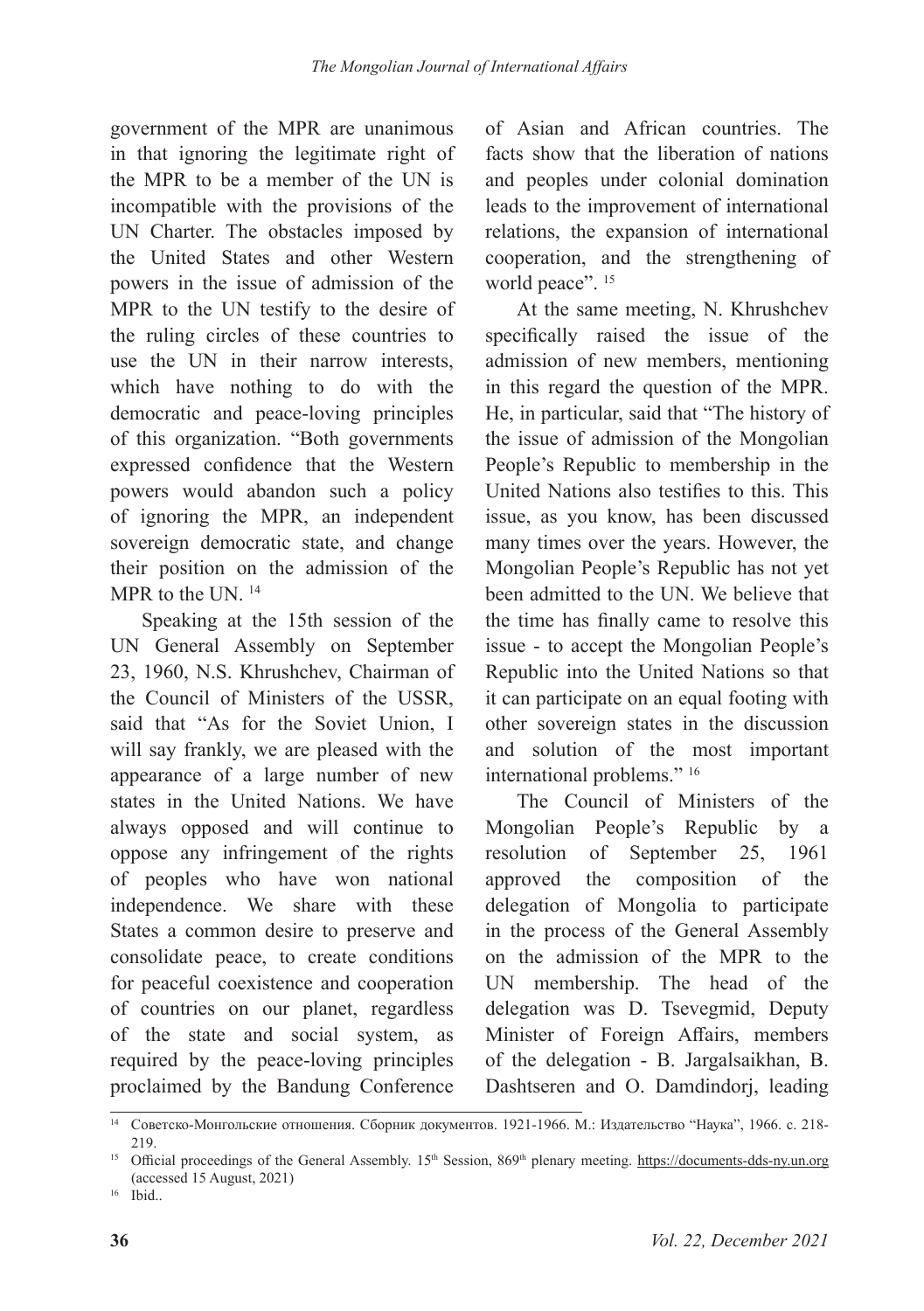employees of the Ministry of Foreign Affairs of Mongolia. According to the delegate's travel notes, they were met by V.A. Zorin, Permanent Representative of the USSR to the United Nations, at the New York airport on October 22, 1961. The next morning, V. Zorin met the delegates at the Embassy of the USSR and informed them about the preparations for the meeting of the Security Council. According to Zorin, the circumstances were such that: "Representative of Chiang Kaishek, most likely, will not participate in the vote. The 9 member countries of the Security Council will vote for the adoption of the MPR, the United States will abstain, and representative of Chiang Kai-shek will apparently not participate." The question of whose candidacy to discuss first, Mongolia or Mauritania, at a meeting of the Security Council remained controversial between the USSR and the United States until the last moment. The representative of the USSR exerted great pressure on A. Stevenson, the permanent representative of the United States, in order to discuss first the question of the admission of the MPR, and pressured Stevenson to call President J. Kennedy about this. 17

At the suggestion of the Soviet Union and a number of other countries, the General Assembly adopted a special resolution in support of the admission of Mongolia and Mauritania on April 19, 1961. In it, the Assembly stated in particular that "in its opinion, the Mongolian People's Republic is a peaceloving State in compliance with the provisions of Article 4 of the Charter of the United Nations, and that it is capable and ready to fulfil the obligations contained in the Charter and should therefore be admitted to membership in the United Nations".

The issuance of this conclusion put Chiang Kai-shek and the US administration in a difficult position. Judging by the letters of US President J. Kennedy sent to Chiang Kai-shek on August 15 and October 5, 1961, in this situation, the only thing left for the United States was "to convince Chiang Kai-shek and nationalists not to veto the MPR and not to provoke the African countries behind Mauritania to vote against Western countries on the fundamental issue of China's representation in the United Nations." Therefore, big issues were at stake. As the research of the Mongolian historian Ravdan Bold shows, American diplomats finally managed to persuade Chiang Kaishek to admit the MPR to the UN, i.e. to abandon the use of the veto against Ulaanbaatar, which was a great success for the Kennedy administration. 18

Judging by the official report on the 971st meeting of the UN Security Council held on October 25, 1961, the consideration of the request of the MPR for accession to the UN was as follows. The representative of Turkey, who presided over the meeting, followed the order of discussion so as to discuss the first request of the MPR and to vote on the first request, then proceed to the

<sup>&</sup>lt;sup>17</sup> Archives of the MFA, fund 61, opis 01, case 28, pp. 34-37.

<sup>18</sup> Ravdan Bold. Mongolia's independence and the United States (1910-1973). Ulaanbaatar: Nepko printing, 2008, pp. 376-377 (in Mongolian)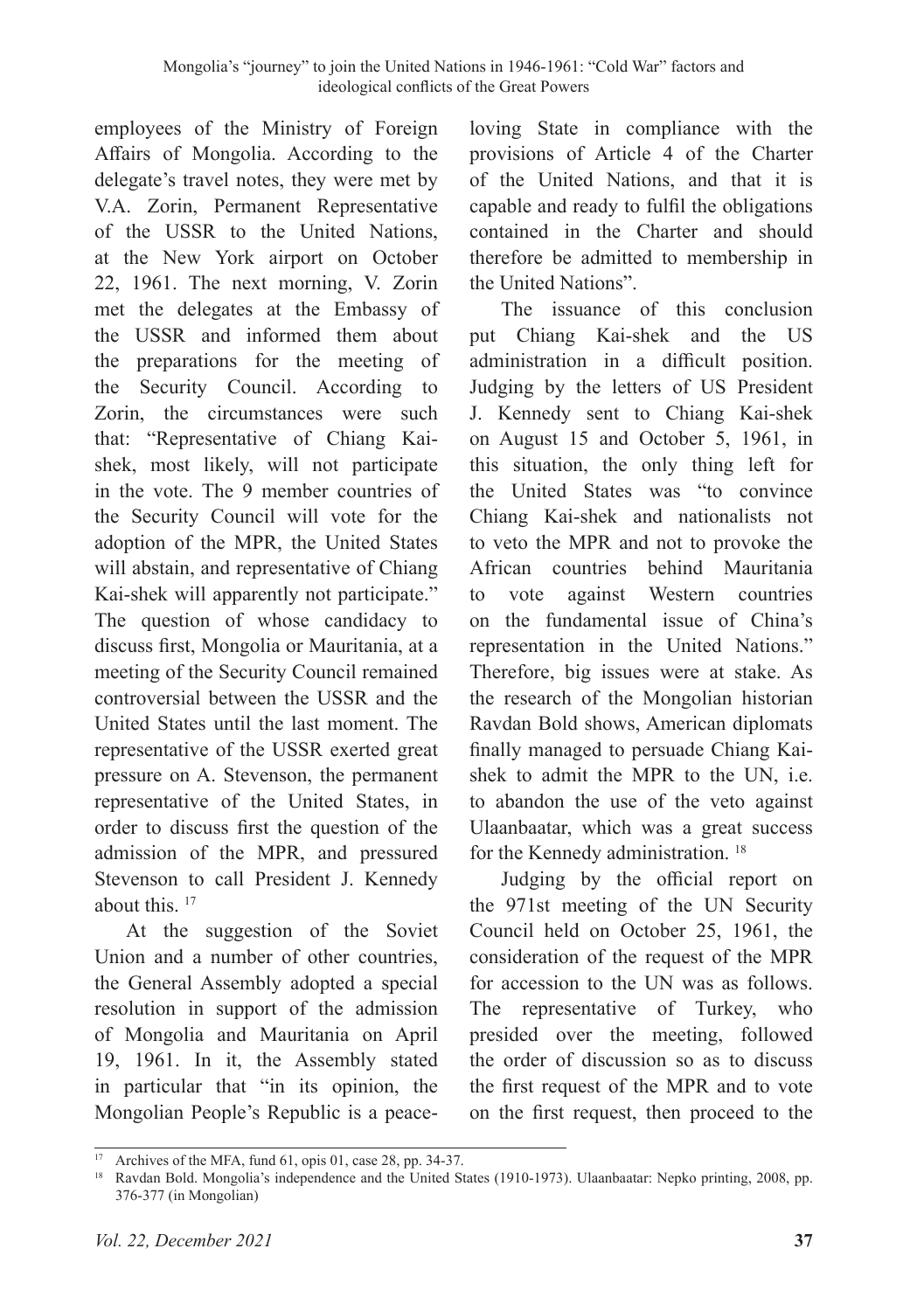question of the admission of Mauritania and vote on its acceptance. V.A. Zorin, the representative of the USSR, took the floor and presenting the draft Soviet resolution on the admission of the MPR to the UN, stated that "if the request of the MPR is satisfied, the USSR will not prevent Mauritania's accession to the UN."

V.A. Zorin in his speech stressed that Mongolia is one of the countries with an ancient historical past and now it maintains diplomatic relations with 21 states from 4 continents in which more than half of the world's population lives. Although the MPR submitted a request for admission to the UN immediately after the establishment of this organization, it still remains outside the United Nations wall despite the repeated recommendations of the General Assembly on the admission of this nation to the UN. In this regard, Zorin recalled recommendation No. 1602 of April 20 of the same year. He also stated: "The Soviet representative calls on the members of the Security Council to correctly resolve the issue of admission of the MPR to the UN this time and to put an end to the unfair questioning of this state waiting for its legitimate accession to the United Nations since 1946." 19

Mr. Jiang Tingfu, a representative of Chiang Kai-shek's government, trying to present in such a way that both Mongolia and China belonged to the same political family for many centuries, especially since the thirteenth century, referred to some facts to show both tsarist Russia and Soviet Russia pursued a policy of annexation towards "Outer Mongolia". He stated that "Outer Mongolia is actually a colony of the USSR, although from the outside it looks like an independent state. The modern 40-year history of Outer Mongolia clearly demonstrates a new kind of policy of colonialism and imperialism of the USSR." At the end of the speech, he stated that Kuomintang China would not vote on the admission of the MPR and would not use the right of veto over it solely out of respect for the request of Mauritania and its African friends.

Charles Yost, the deputy U.S. representative, reminded everyone of the MPR's request that Mr. A. Stevenson, the U.S. Permanent Representative, recently told the Security Council, "We will not obstruct the membership of Outer Mongolia, regardless of the views of the United States on it. The United States took into account the fact that the General Assembly in April of this year concluded that Outer Mongolia is worthy to be a member of this world organization. Therefore, while respecting the decision of the General Assembly, we will not prevent discussion of this issue in both the Security Council and the General Assembly. The United States will abstain in the vote on the admission of Outer Mongolia."<sup>20</sup>

Reflecting the will of the majority of UN members, the Security Council on October 25, 1961 recommended the adoption of the Mongolian People's Republic to the UN. Great Britain, France, the USSR, the United Arab Republic, Liberia, Turkey, Ceylon,

<sup>19</sup> Archives of the MFA, fund 61, opis 01, case 28, pp. 4-7.

<sup>20</sup> Ibid., pp.9-10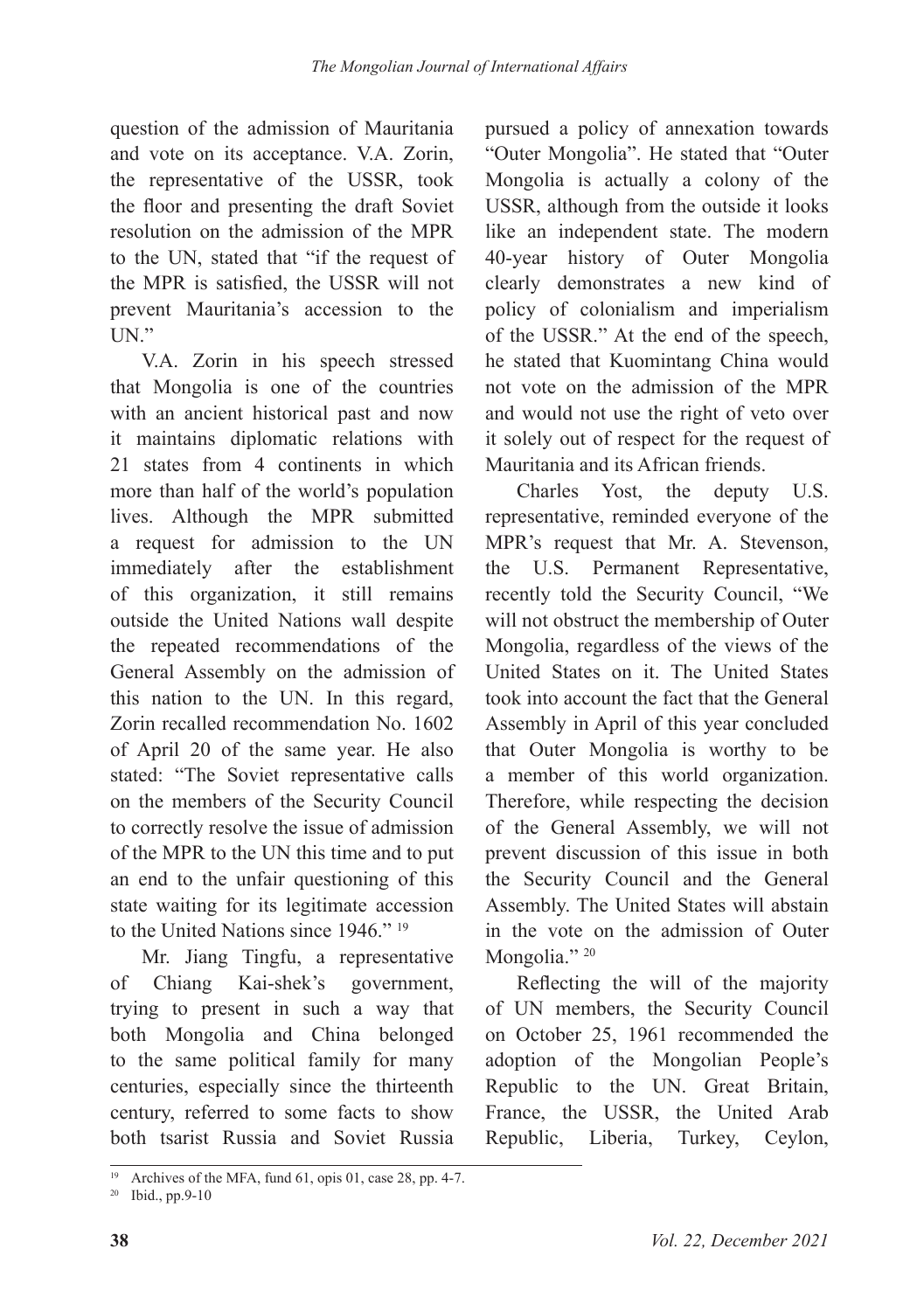Chile, Ecuador voted for its admission. The U.S. abstained. Chiang Kai-shek representative "did not participate" in the vote and left the hall during the

voting. On October 27, 1961, the General Assembly unanimously approved the recommendation of the Security Council to adopt the MPR in the UN.

#### **Conclusion**

The leading world powers, including the United States, the USSR, the United Kingdom and France, took positions on an ideological basis on the issue of admitting new members to the UN in the first decade of the Cold War and tried in every possible way to expand the composition of the UN at the expense of certain countries that suited their own criterion. One of the main factors that delayed the issue of the admission of the MPR for many years was, undoubtedly, the use of the veto by Chiang Kai-shek government, which considered the MPR as a "satellite" of the USSR. Chiang Kai-shek used the involvement of the MPR in the Korean War and the selfless moral and material support provided by Ulaanbaatar to Pyongyang as evidence of the "aggressiveness" of the Mongolian state and tried to present Mongolia to UN members, especially the United States and Western countries, as "one of the aggressors" against the UN forces during the Korean war.

By the late 1950s and early 1960s, the balance of power at the United Nations between the world's leading powers, on the one hand, and the former colonial countries of Asia, Africa and Latin America, on the other, had changed dramatically. The USSR not only recognized the possibility of peaceful coexistence of the two blocs,

Western and Eastern, but also clearly began to see the emergence of a "zone of peace" in the face of the third world countries. The USSR, as one of the main founders of the UN, began to consider the expansion of UN membership at the expense of the newly independent states of Asia and Africa as an opportunity to increase the role of the UN in resolving acute international crises. Decolonization increasingly eliminated the former monolithic nature of the two camps, their bipolarity. Politically, the USSR "discovered" more and more countries in Asia, Africa and Latin America. Economic assistance, in particular through the UN, allowed the USSR to count on the sympathy of yesterday's colonies and increase its influence in the General Assembly.

The entry of the MPR into the UN was a matter of national prestige, recognition of legitimacy and international authority. Having overcome the barriers artificially created by the United States and its allies, it was able to take its rightful place in this international organization, which significantly expanded the possibilities for its participation in international affairs. Mongolian diplomats were actively involved in the work of various UN committees and organizations: UNESCO, ILO, WHO, the UN Economic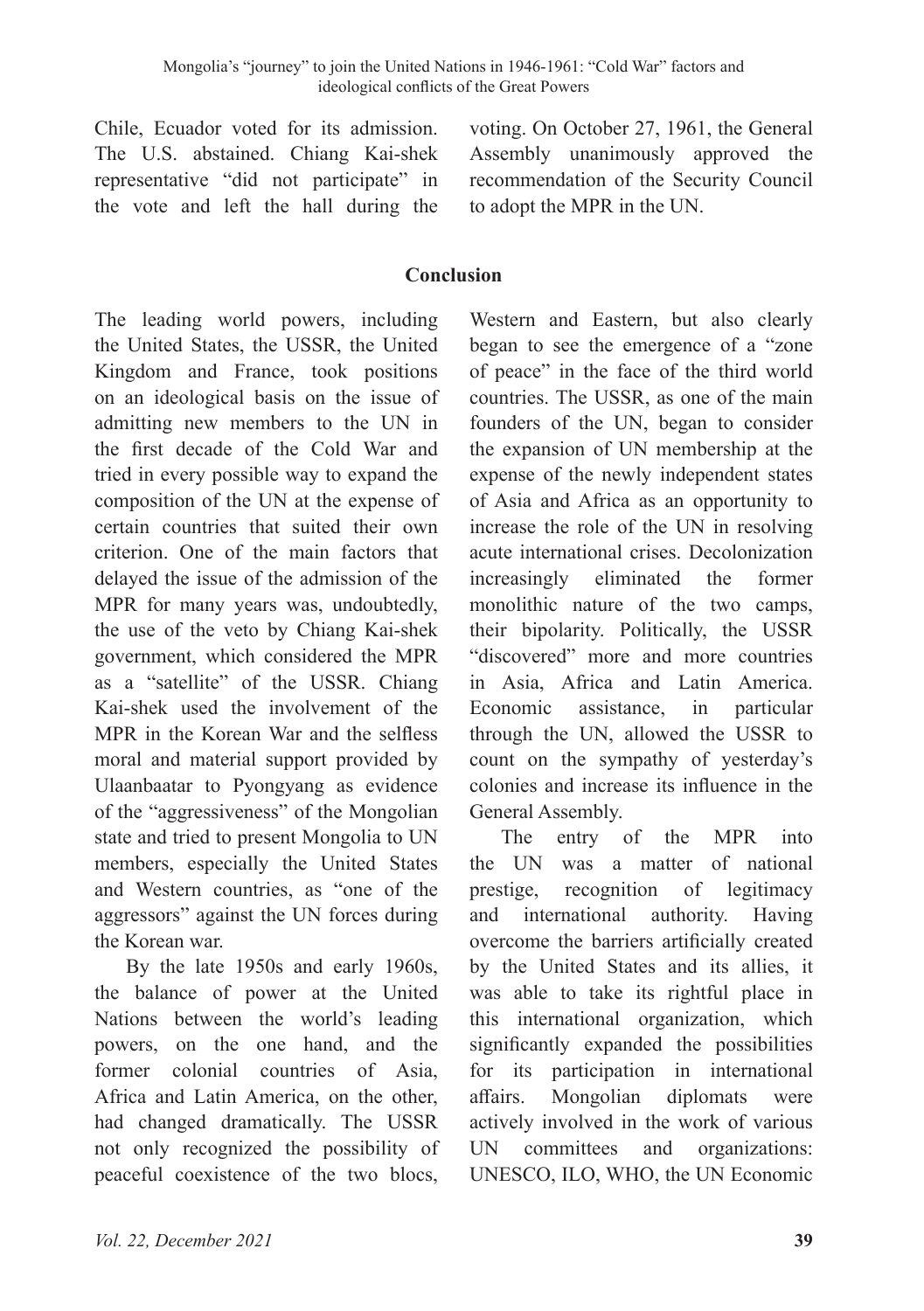Commission for Asia and the Pacific, etc. Membership in the UN also contributed to the subsequent recognition of the MPR by those members of the Organization that had not yet recognized it. The establishment of diplomatic relations with the MPR by Western countries, which had

previously adhered to the policy of nonrecognition of it, took place in the 1960- 70s. However, Mongolia's diplomatic relations with the United States were established only in the 1980s, when the Cold War appeared to be waning.

## **References**

## **Archival sources**

- Гадаад харилцааны төв архив (ГХТА), фонд 61, данс 01. Хн 22. БНМАУ-аас НҮБ-д элсэхээр бичсэн өргөдлүүд. х. 7.(Archives of the MFA, fund 61. opis.01. case 22. 7 pages)
- ГХТА, фонд 61, данс 01, хн. 28. БНМАУ НҮБ-д элсэн орсон тухай баримт. х. 167 (Archives of the MFA, fund 61, opis 01, case 28, 167 pages)
- The United Nations and Mongolia. Edited by B. Altangerel, J. Amarsanaa and others. Ulaanbaatar: National Center for Legal Affairs. 2008. (in Mongolian)
- Советско-Монгольские отношения. Сборник документов. 1921-1966. М.: Издательство "Наука", 1966.

#### **Online archival documents**

- Letter from Chiang Kai-shek to Vice-President L. Johnson, June 9, 1961. JFKNSF-026- 005-p0015 4. Papers of John F. Kennedy. John F. Kennedy Presidential Library and Museum. https://jfklibrary.org
- Letter from President John F. Kennedy to President Chiang Kai-shek, August 15, 1961. JFKNSF-026-005-p0047. Papers of John F. Kennedy. John F. Kennedy Presidential Library and Museum. https://jfklibrary.org

# **Monographs and articles**

- Ravdan Bold. *Mongolia's independence and the United States* (1910-1973). Ulaanbaatar: Nepko printing, 2008. (in Mongolian)
- "*Eyes of the World: Memoirs of Mongolian Diplomats",* Ulaanbaatar, 1991. (in Mongolian)
- M. Dugersuren, Ts. Gombosuren. *Historical Overview of the external relations of Mongolia in the XXth century*. Ulaanbaatar, 2004. (in Mongolian)
- И.В. Гайдук. *В лабиринтах "холодной войны": СССР и США в ООН*, 1945-1965 гг. М.: ИВИ РАН, 2012.(in Russian)
- Н.Верт. *История Советского государства 1900-1991*. Второе исправленное издание. Перевод с французского. "Прогресс-Академия". М., 1995. (in Russian)